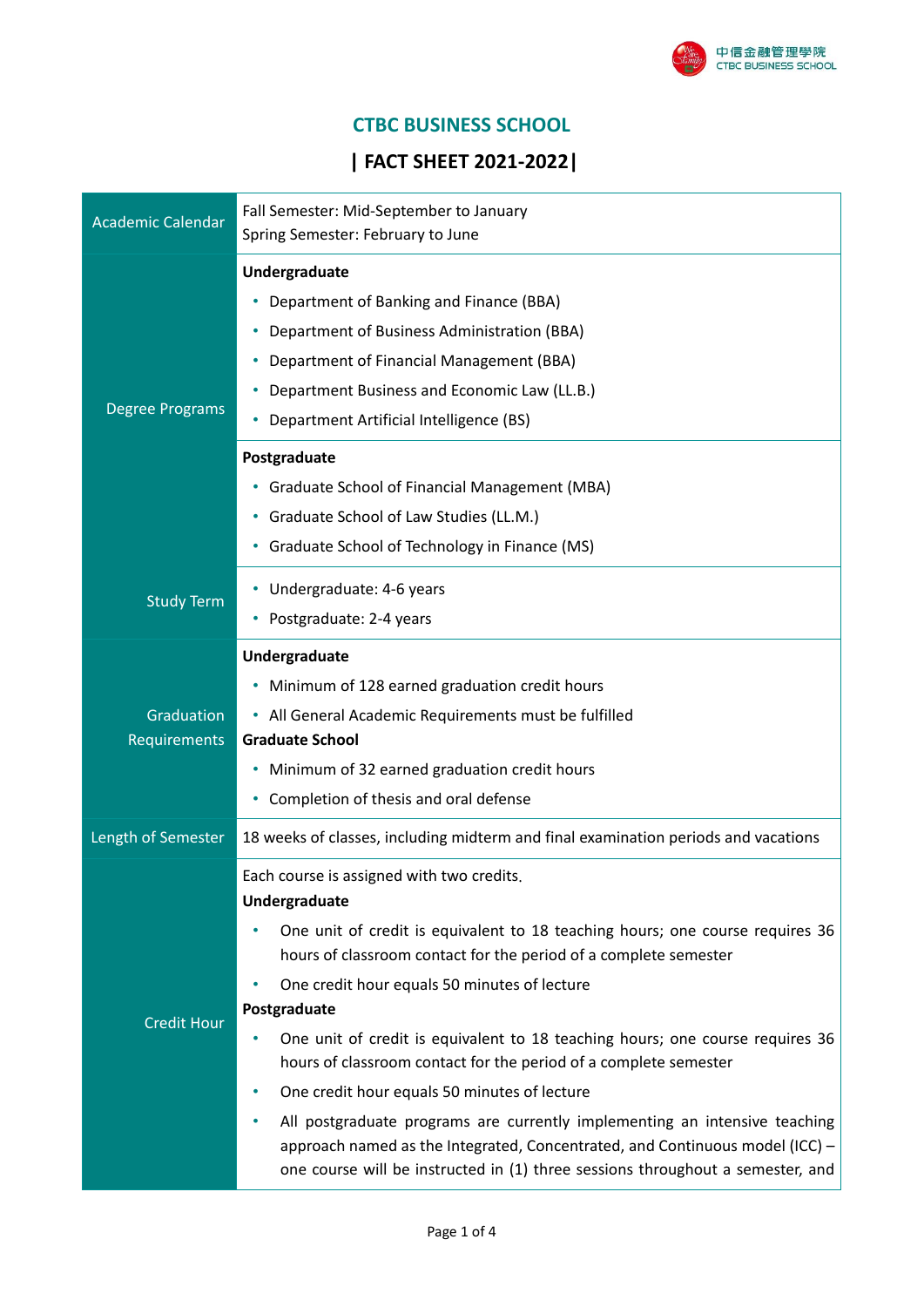

each session accounts for 12 teaching hours (2) six sessions throughout a semester, and each session accounts for 5 teaching hours; midterm and final examinations will each account for 3 teaching hours

#### International Contact

## **The International Affairs and Accreditation Center**

Director

Ms. Victoria Chang vichang@ctbc.edu.tw

Outbound Coordinator Ms. Janice Lee szuchaolee@ctbc.edu.tw Inbound Coordinator Ms. Grace Yang grace0924@ctbc.edu.tw

Partnership Ms. Sophie Cheng sophie.cheng@ctbc.edu.tw

#### Mailing Address

No. 600, Section 3<sup>rd</sup> Tai-Jiang Boulevard, Annan District, Tainan 709, Taiwan

#### Degree Programs Offered in English

• BBA Financial Management

This four-year program allows students to study two majors at the same time, International Finance and Financial Services Marketing that equips students with transdisciplinary competences in banking, financial products, financial technology and innovation with the ambition of becoming integrated business leaders.

#### • MBA Financial Management

This two-year program offers a rigorous and leadership-focuses curriculum that students can immediately apply in financial-career setting, and solidify their career in all managerial positions. Our top-rank faculty offers perspectives across management, finance, financial technology along with real world issues and methodologies offered by industrial faculty members from CTBC Financial Holding.

> *\* Inbound exchange students can take all English-taught courses at CTBC Business School but credit transfer approval is determined by home institution*

#### English Proficiency

- International students wish to apply for a program/ take course that is taught in English should be proficient in English listening, speaking, reading, and writing.
- Applicants need to submit proof of language proficiency as an advantageous reference for application review such as TOEIC, TOEFL, and IELTS.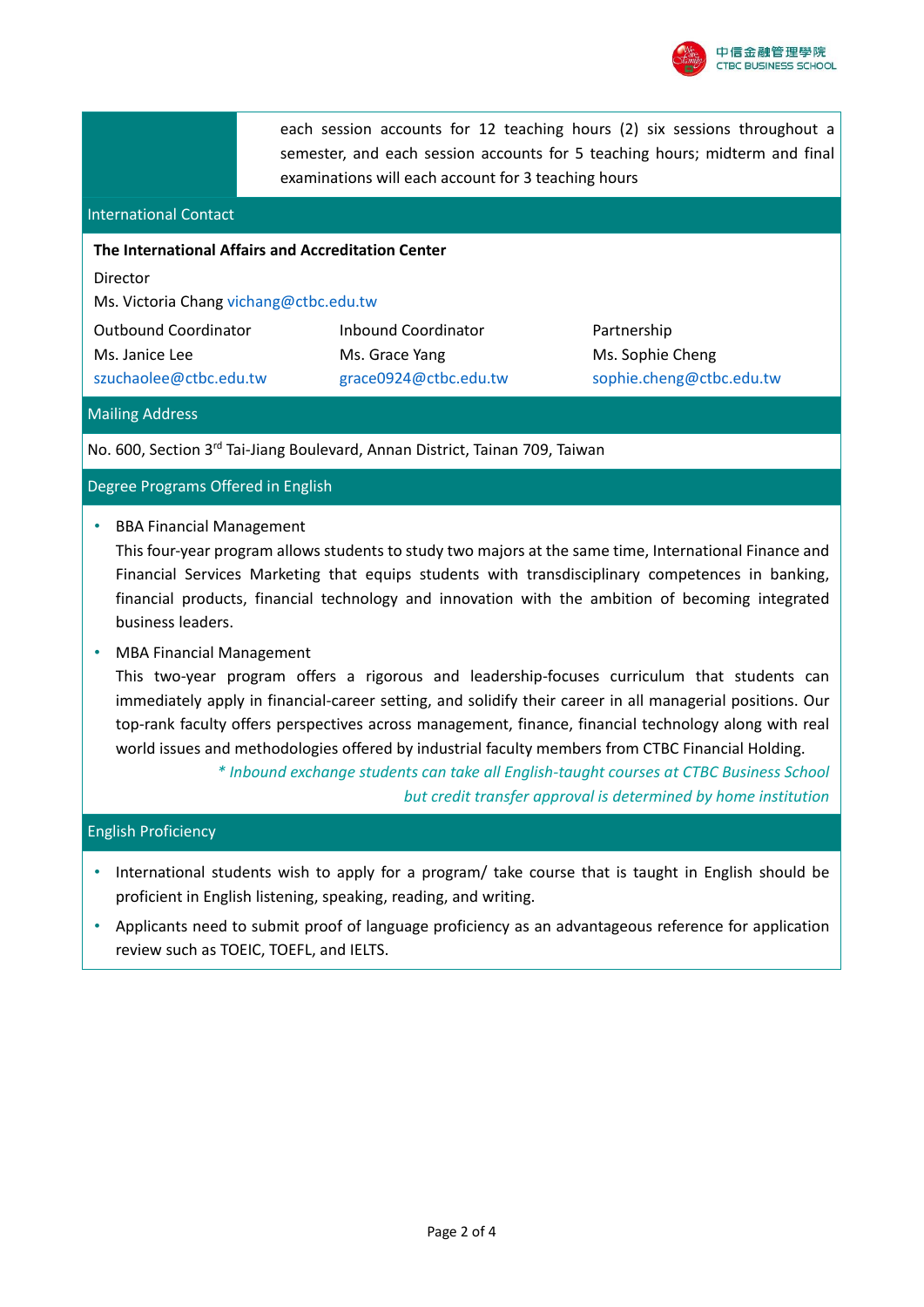

# **Scholarships**

• Merit Scholarship

This is for degree-pursuing students who can prove CTBC is their first choice, and are willing to show their commitments by giving up other academia offers from other universities. This scholarship includes full waiver of tuition fees, on-campus accommodation, and meal plan.

• International Ambassador Grant

All international students (degree and exchange) are eligible to apply for this unique work-study scholarship that aims to encourage international students taking part in different cultural activities, supporting school events, and supporting the International Affairs and Accreditation Center and foreign faculty in exchange of fee waivers for tuitions, on-accommodation, and meal plan.

# Boarding

- On-Campus Accommodation
	- The dormitory is ideal for international students to enjoy a friendly and affordable living environment
		- Undergraduate students are required to live in the dorm during their freshman and sophomore years; Graduate students are required for the first year.
		- Exchange students will be assigned to either a two-bed or four-bed room on the basis of availability of the semester.
- Catering Services

Affordable meal plan is provided by the student cafeteria from Monday to Thursday with a range of selection of buffet trays, and selection of mini-shops on campus.

# Insurance

- For the first six months of living in Taiwan, students must purchase accident and general medical insurance in home country and present the proof of purchase in either Traditional Chinese or English. Each kind of insurance shall worth a minimum of TWD 1,000,000 (approx. USD 32,500) valid for the first six months
- According to the regulations of Taiwan's Ministry of Education, foreigners who stay in Taiwan over six months are obligated to underwrite an insurance policy under National Health Insurance Act. The cost of Taiwan National Health Insurance is TWD 4,956 for one semester.

# Working in Taiwan as Foreign Students

International students are allowed to work (either on campus or off campus) during terms of study with proof of work permit issued by Taiwan Ministry of Labor. Different working hours are regulated for between the semester/winter and summer vacations. For more information about application, working hours, penalty for illegal working, please scan the QR code on the right.



# Payment

Fees are due before the start of the semester, and must be paid via bank transfer or cash. We can provide an invoice of fees due and bank transfer information for students once complete the registration. To receive an invoice, please contact [iaa@office.ctbc.edu.tw](mailto:iaa@office.ctbc.edu.tw) and make your request.